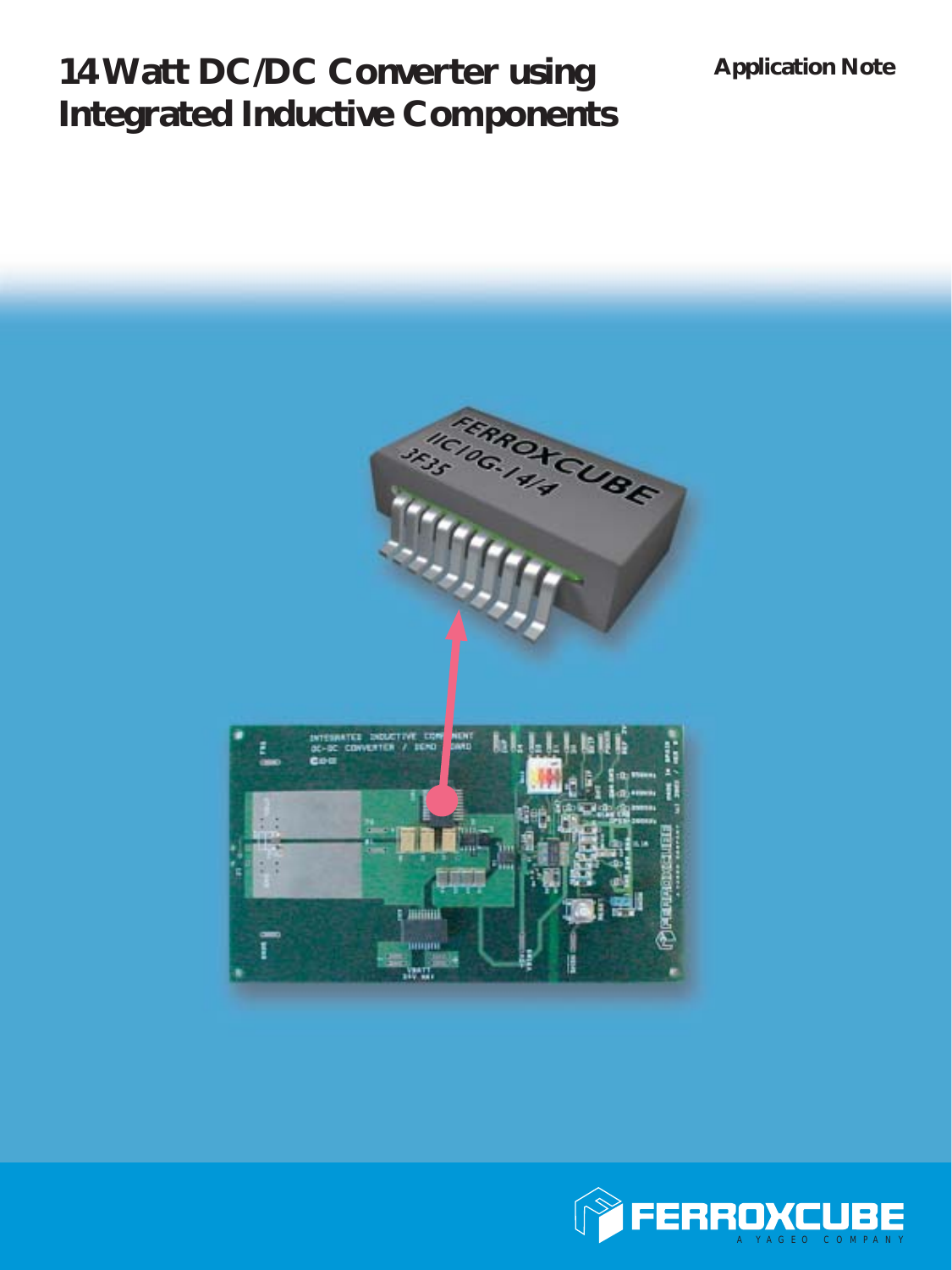# **14Watt DC/DC Converter using Integrated Inductive Components**

# **Summary**

In compact step down converters, bobbin cores are often used as output inductor. A reference circuit has been modified in order to substitute a bobbin core by a fully gapped IIC. This component is designed to carry currents up to 7A at 300 kHz without saturating. The chosen component is an IIC in 3F35 material with a 0.2 mm full gap. The winding has five turns designed on a PCB with 1.7 mm double tracks in order to reach the required low DC resistance. 3F35 material has been selected due to the switching frequency. For other requirements in switching applications, FERROXCUBE's Integrated Inductive Components are also available in other power materials such as 3C30, 3C96 and 3F4.

Compared to the original component in the circuit, a bobbin core (Coiltronics UP4B-2R2), the IIC shows some distinct advantages with respect to board area and build height.

This demo design shows that Integrated Inductive Components are very suitable for use in modern high frequency DC/DC converters.

## **Contents**

| Introduction                     | 3  |
|----------------------------------|----|
| <b>IIC Features</b>              | 3  |
| General product data             | 4  |
| Ferrite material characteristics | 5  |
| Product characteristics          | 6  |
| Design of IIC inductors          | 8  |
| Demo board description           | 11 |
| Circuit waveforms                | 13 |
| <b>Annex A</b>                   |    |
| - Magnetic radiation             | 14 |
| <b>Annex B</b>                   |    |
| - Circuit schematic              | 17 |
| - PCB layout                     | 18 |
| - Component list                 | 19 |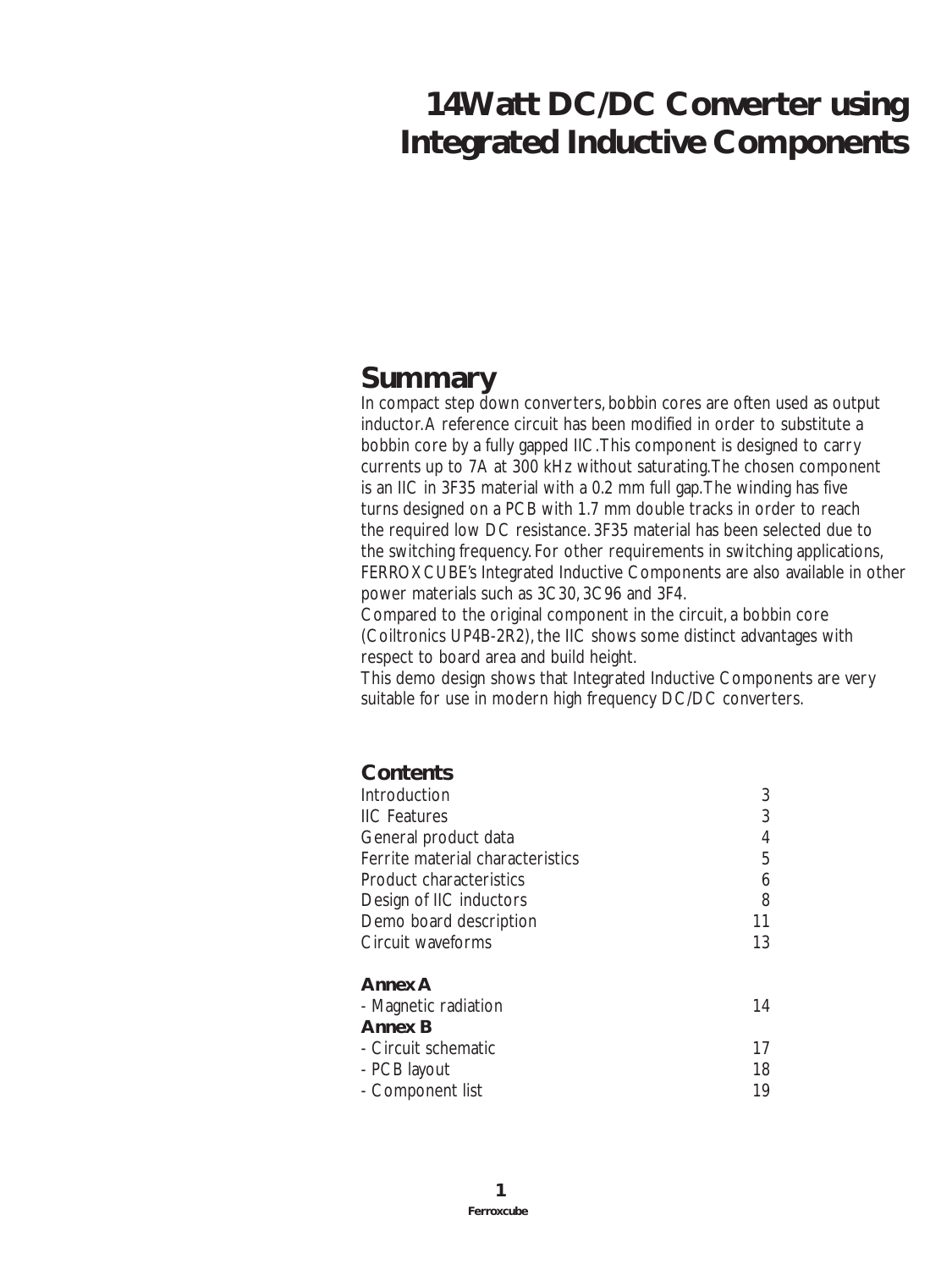

*Fig. 1 DC converter demo board with 2 IICs*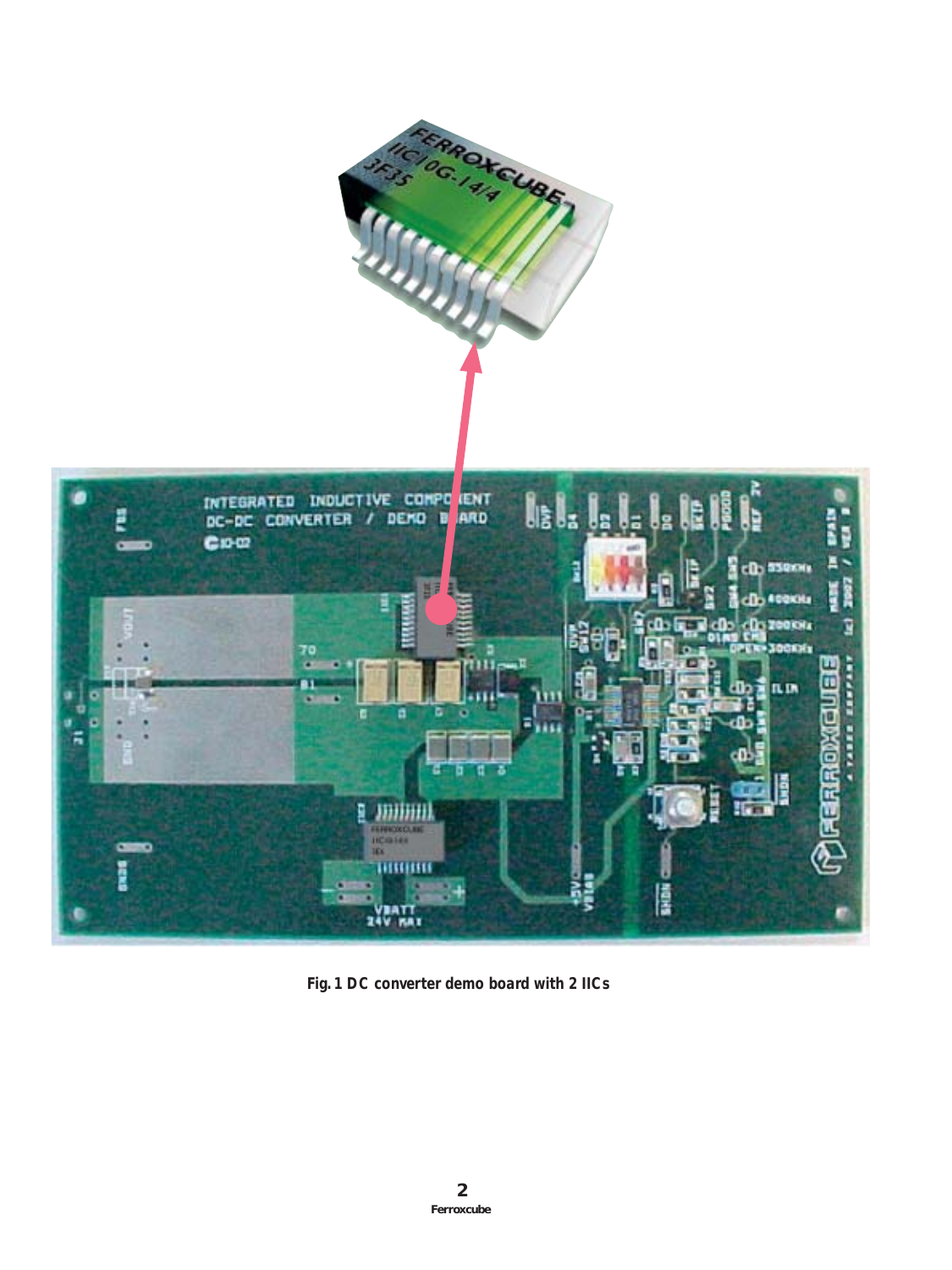# **Introduction**

Today's power designs demand low profile components but withstanding high power densities. Integrated Inductive Components (IIC) are ideal for DC-DC converter applications due to their compact size and advanced gap technology.

Its 4.4 mm maximum height make IICs attractive inductors to apply in DC-DC converters for notebook computers, PC mother boards, battery to core converters, distributed power systems and portable electronics.

Gapped versions allow a very accurate and constant inductance up to high currents densities, and also reduce temperature influence.

The geometry of the Integrated Inductive Component (IIC) based on a magnetically closed path reduces the incidence of unwanted radiation of the magnetic field. This radiation, which depends on the current through the inductor, can affect signals in nearby circuits and in other components.

This application note shows the performance of an Integrated Inductive Component (IIC) with a full gap in a step down DC-DC converter. The configuration of the windings (number of turns and PCB tracks) has a special design to keep its DC resistance low.

# **IIC Features**

- *Low profile component (max height 4.4 mm).*
- *Leads bent in a so-called gull wing shape.*
- *Handled by standard pick and place equipment.*
- *Soldered together with other ICs by reflow.*
- *Number of turns configurable on the PCB.*
- *200/400/1000/2000 kHz switching frequency (different power materials available).*
- *Other possible functions with other materials/configurations (e.g. 3E6 for common-mode choke).*
- *Very low radiated emission.*
- *High saturation, high inductance and low power loss materials.*

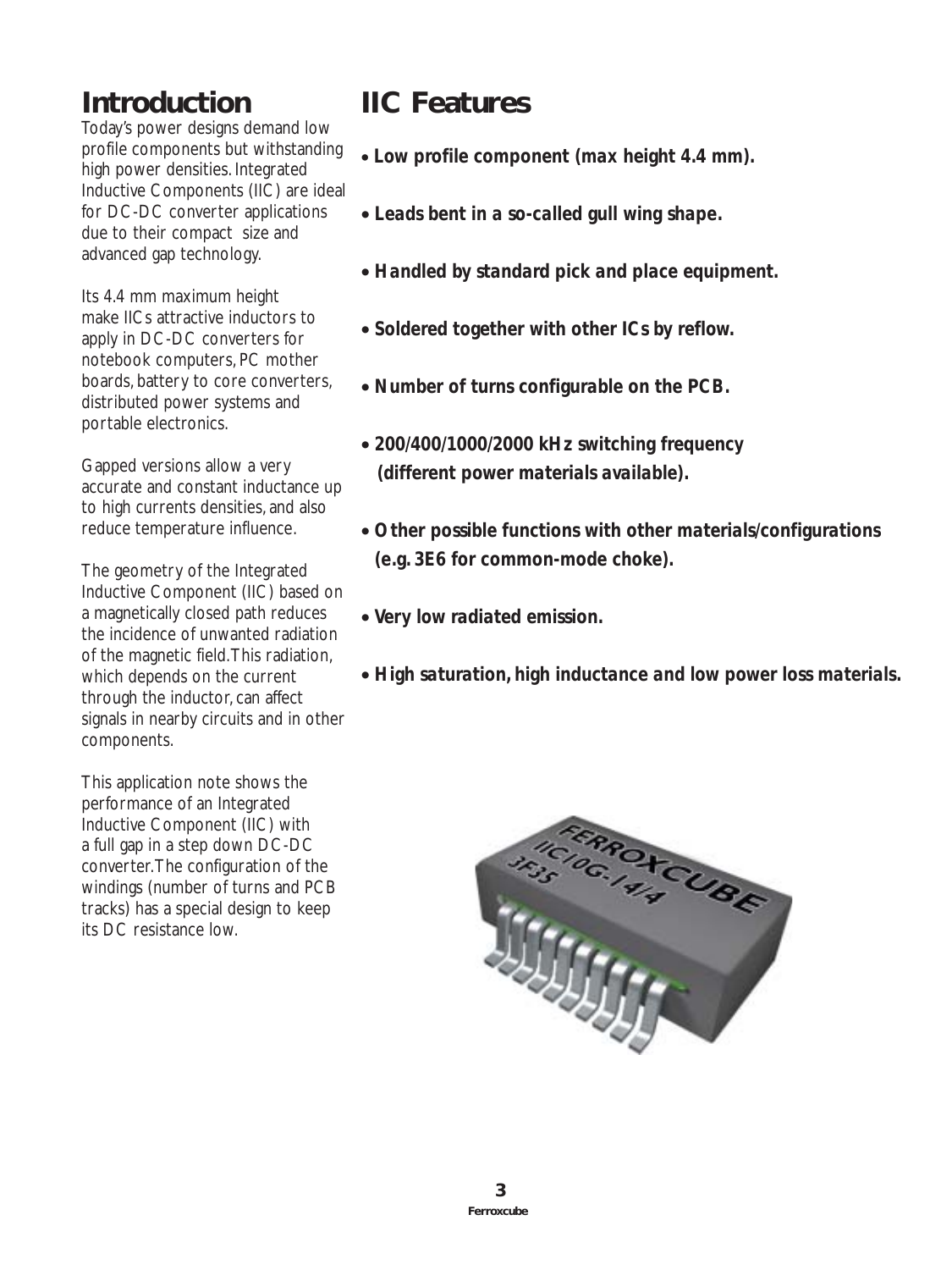# **General product data**



### *Fig.2 IIC10P-14/4 and IIC10-14/4 outline*

| <b>SYMBOL</b>  | <b>PARAMETER</b> | <b>VALUE</b>   | <b>UNIT</b>     |
|----------------|------------------|----------------|-----------------|
| $\Sigma($ l/A) | core factor (C1) | 2.47           | $mm-1$          |
| $V_{e}$        | effective volume | 338            | mm <sup>3</sup> |
| "e"            | effective length | 28.9           | mm              |
| $A_e$          | effective area   | 11.7           | mm <sup>2</sup> |
| m              | mass             | $\approx$ 1.85 | g               |

## **General data**

## **Lead frame material:**

copper, plated with tin-lead alloy (SnPb 85/15)

## **Solder ability:**

- compatible with reflow soldering
- IEC 68-2-58, part 2, test Ta, method 1

## **Moulding material:**

liquid crystal polymer (LCP), flame retardant in accordance with UL 94V-0

## **Isolation voltage:**

 $> 500 V_{dc}$  between leads and between leads and ferrite core

### **Isolation resistance:**

>100 MΩ between leads

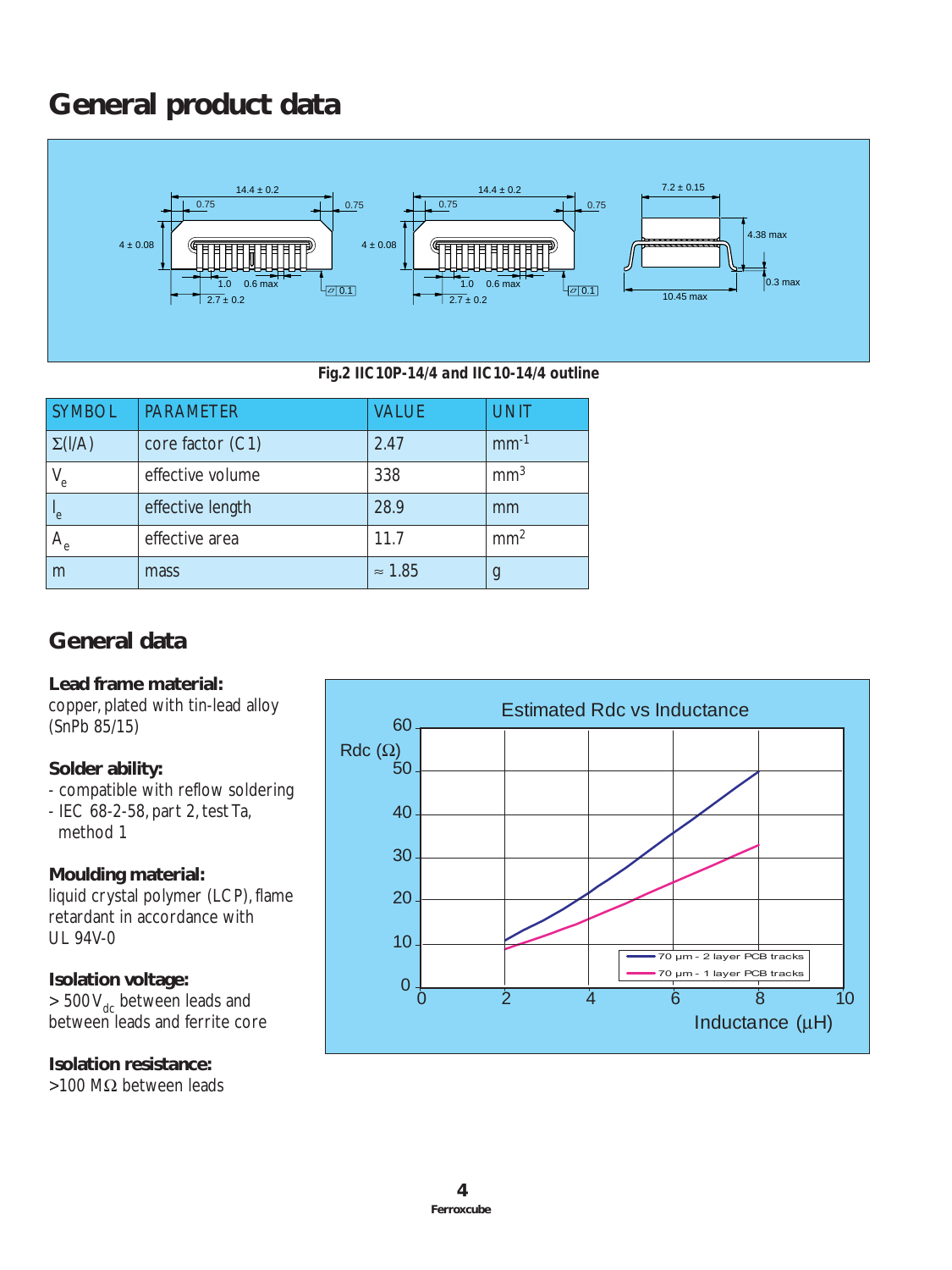## **Ferrite material characteristics**

#### SYMBOL CONDITIONS VALUE UNIT µi 25ºC; 10 kHz; 0.1 mT 1400 ±20%  $\mu_a$  100 °C; 25 kHz; 200 mT  $\approx 2400$ B 25 ºC; 10 kHz; 250 A/m 100 ºC; 10 kHz; 250 A/m  $~\approx 450$ ≈ 370 mT  $P_v$  100 °C; 400 kHz; 50 mT 100 ºC; 500 kHz; 50 mT 100 ºC; 500 kHz; 100 mT ≈ 60 ≈ 90 ≈ 700 kW/m3  $ρ$  DC; 25 °C  $\approx$  10  $\Omega$ m  $T_c$   $|\geq 240$   $|°C$ SYMBOL CONDITIONS VALUE UNIT  $\mu_i$  25 °C; 10 kHz; 0.1 mT 1200 ±20% B 25 ºC; 10 kHz; 250 A/m 100 ºC; 10 kHz; 250 A/m ≈ 380 ≈ 210 mT  $tanδ/μ$ <sub>i</sub> 25 °C; 10 kHz; 0.1 mT 25 ºC; 30 kHz; 0.1 mT  $< 10x10^{-6}$ ≤ 30x10-6  $\eta_B$  25 °C; 10 kHz; 1.5 to 3 mT  $≤ 1x10<sup>-3</sup>$  kW/m<sup>3</sup>  $ρ$  DC; 25 °C  $\approx 0.1$   $\Omega$ m  $T_c$   $|\geq 130$   $|{}^{\circ}C$ **3F35 specifications 3F35 specifications**

.<br>-35







density  $\vert \approx 4900$  kg/m<sup>3</sup>











**THE LITTLE** 

10

 $10$ 

1 10

 $10^2$  H (A/m)  $10^3$ 

**THE HILL** 

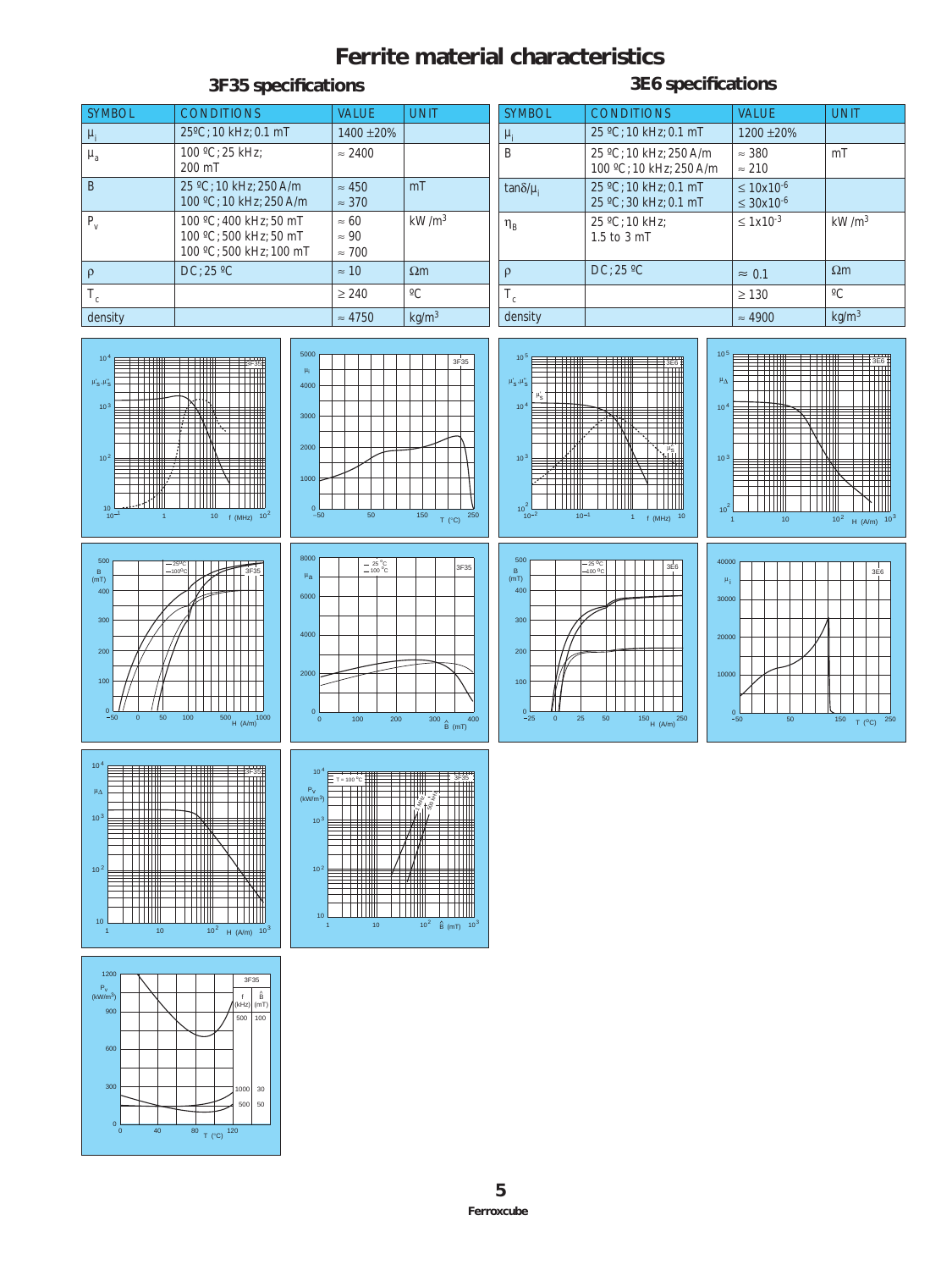# **Product Characteristics**



**IIC10G-14/4-3F35 (full gap)**



**IIC10G-14/4-3C30 (full gap)**



**IIC10G-14/4-3F4 (full gap)**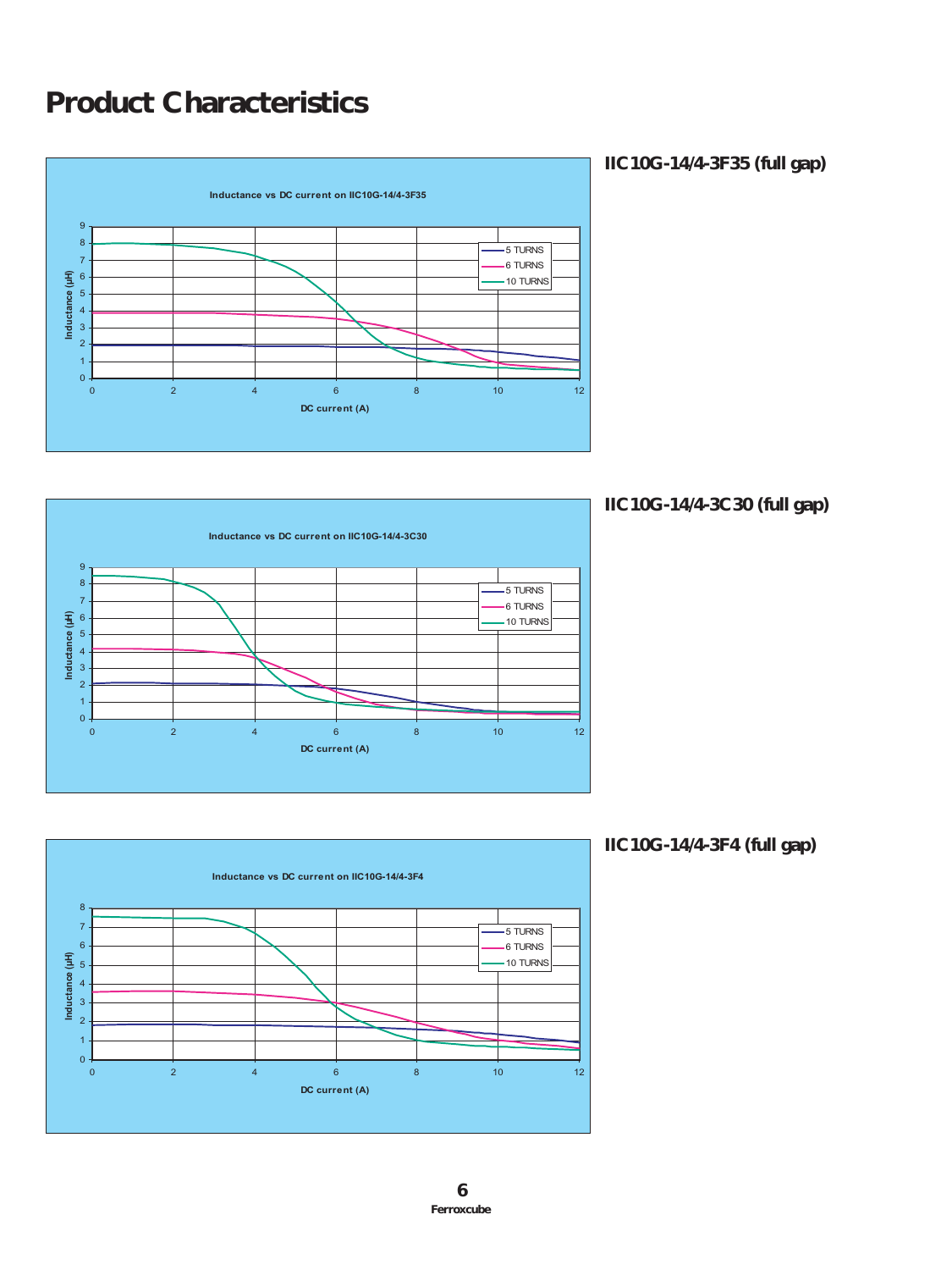





### **IIC10P-14/4-3C30 (partial gap)**



**IIC10P-14/4-3F4 (partial gap)**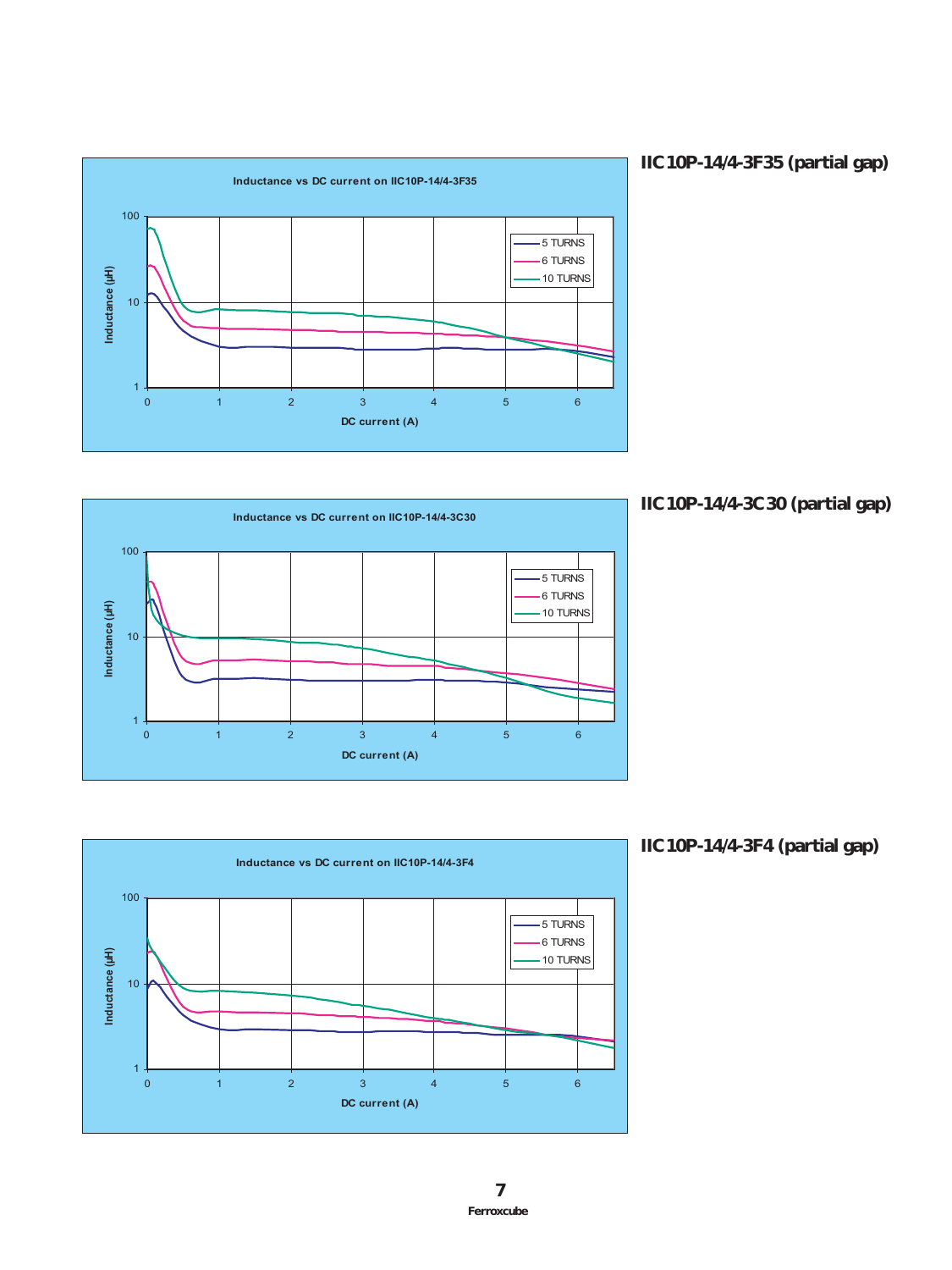### **OUTPUT INDUCTOR**

Figure 3 shows the basic circuit of a DC-DC converter with associated waveforms. When the switch is closed (transistor S conducts), the current rises linearly and flows through the inductor into the capacitor and the load. During the ON cycle, energy is transferred to the output and stored in the inductor. When the switch is opened (OFF cycle), the energy stored in the inductor causes the current to continue to flow to the output via the diode. The output voltage can be calculated as:

$$
V_o = \frac{t_{on}}{T_s} V_i = D V_i
$$

where *t on* is the time while the switch is conducting,  $T_{\mathrm{s}}$  is one period of the switching signal and *D* is the duty cycle.

The amount of energy stored in the inductor can be varied by controlling the ON/OFF cycles.

$$
I_{L(\text{avg})} = \frac{1}{T_s} \int_{0}^{T_s} i_L(t) dt
$$
  
= 
$$
\frac{1}{T_s} \left[ \int_{0}^{t_{\text{on}}} i_L(t) dt + \int_{t_{\text{on}}}^{T_s} i_L(t) dt \right]
$$

# **Design of IIC inductors**

Looking at the current shape through the inductor in figure 3, the inductor ripple current can be calculated as:

$$
I_L = i_{L(max)} - i_{L(min)} = \frac{V_o}{L}(1 - D)T_s
$$

The minimum practical inductor value causes the circuit to operate at the edge of critical conduction, where the inductor current just touches zero with every cycle at maximum load. This choice is a tradeoff between size and efficiency. Low inductor values cause large ripple currents, resulting in the smallest core size, but poor efficiency and high output noise.

Assuming that all of the ripple component in *i <sup>L</sup>* flows through the output capacitor it causes an additional charge ∆*Q* in the capacitor resulting in a peak to peak voltage ripple ∆*V*<sub>o</sub> at the output.

$$
\Delta V_o = \frac{\Delta Q}{C} = \frac{\Delta I_L T_s}{8C}
$$

The switching frequency and operating point (% ripple or LIR) determine the inductor value as follows:

$$
L = \frac{V_o (1 - D)}{f_s \cdot LIR \cdot I_{o(MAX)}}
$$

where  $D = V_{o}/V_{i}$  in continuous mode (current through the inductor is always higher than zero).

### *Example:*

*Vi =* 24 V, *Vo =* 2 V, *I o(MAX)=* 7A,  $f_s = 300 \text{ kHz}$ , 50% ripple current or *LIR = 0.5.*

$$
L = \frac{2V(1 - 0.083)}{300kHz \cdot 0.57A} = 1.75 \mu H
$$

Maximum peak current through the inductor can be increased up to 7A. For that reason, DC resistance of the winding should be kept as low as possible to prevent high winding losses in the inductor.

$$
P_{dc} = I^2 R_{dc}
$$

The DC resistance of the winding can be calculated from the cross section and length of the copper tracks and are shown in the graph on page 4. Note that double tracks results in half the DC resistance.

$$
R_{dc} = \rho \frac{l}{s}
$$



*Fig. 3 Basic circuit of a DC-DC converter with associated waveforms.*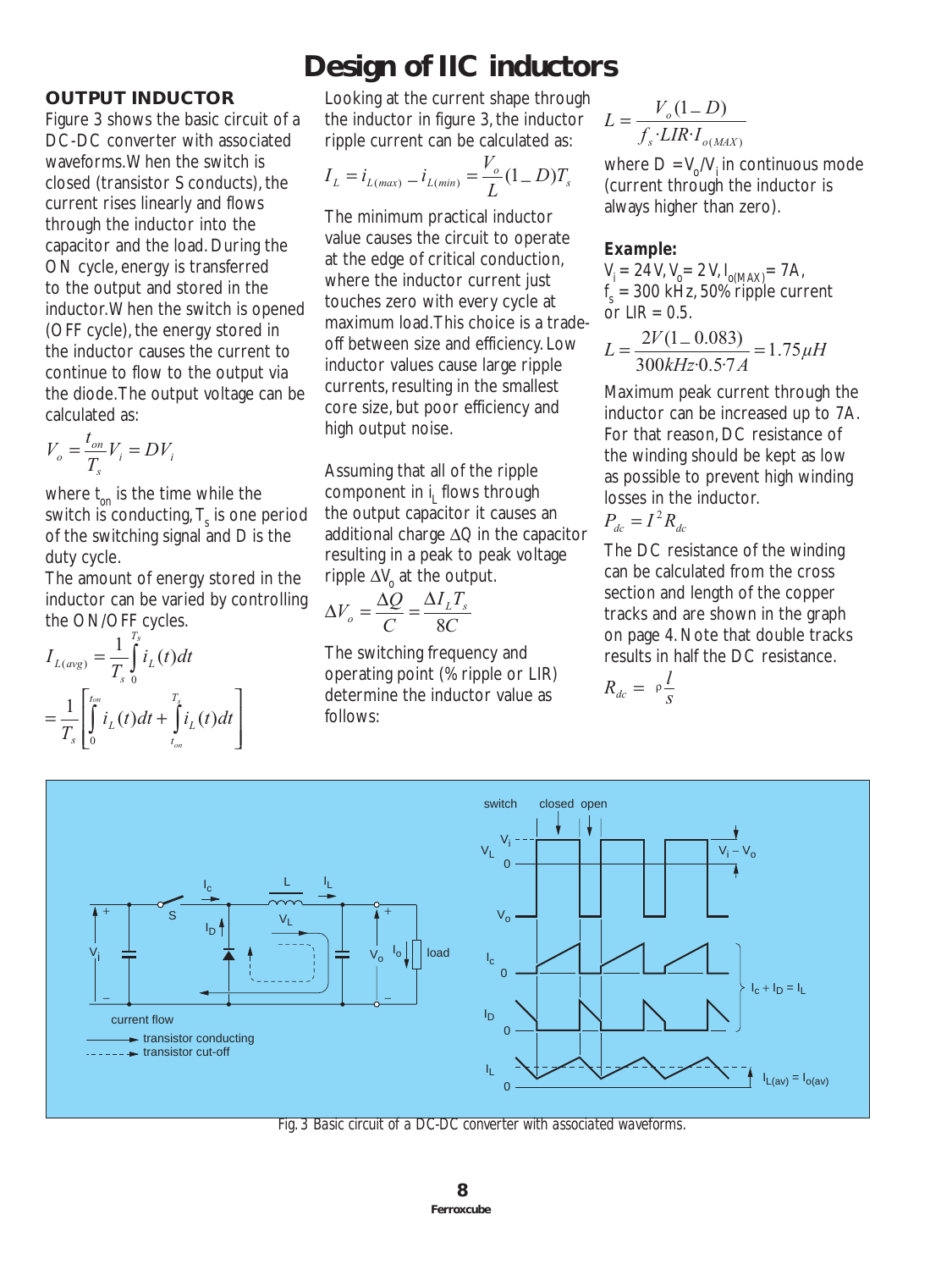

*Fig. 4 IIC on board (5 turns).*



*Fig. 5 Recommended layout for 5 turns (top view).*



*Fig. 6 Equivalent electrical circuit (5 turns).*

## **Example and recommended PCB layout for IIC winding.**

*I o(MAX) =* 7A number of turns  $= 5$ thickness of the PCB copper = 70 µm per layer

In this case the IIC should have 5 turns. As the IIC has 10 leads, every two leads are connected in parallel with solder pads to achieve 5 turns. The windings are closed through the PCB tracks. To increase the copper cross section of the tracks and to reduce the DC resistance, the tracks are arranged in both top and bottom layer of the PCB and connected through vias (figure 4).

The width of every track is 1.7 mm (figure 5) and the thickness is 70 µm. The length of every track is 9.3 mm but as there are tracks in two layers connected with vias, the thickness can be considered as double (140  $µm$ ).

The total DC resistance is the sum of the resistance of the IIC leads, the four doubled tracks and the eight vias plus soldering contacts.

$$
R_{dc} = R_{dc(HC)} + R_{dc(tracks)} + R_{dc(vis + contacts)}
$$

where

$$
R_{dc(racks)} = 4.17 \cdot 10^{-6} \Omega mm \frac{9.3mm}{2.70 \cdot 10^{-3} \cdot 1.7mm^2}
$$
  
= 2.66m $\Omega$ 

To calculate the contribution of the IIC leads, the resistance of 1 lead (1.15 m $\Omega$ ) and the electrical circuit must be taken into account. The equivalent electrical circuit for this case (winding of five turns) is shown in figure 6.

To set up five turns, every two leads are connected, so two resistors are in parallel per turn. Turns are closed through the PCB layout. The DC resistance of the IIC leads can be calculated as 5 times the parallel value of two leads:

$$
R_{dc(HC)} = 5 \left( R_{(1lead)} / / R_{(1lead)} \right) =
$$
  
5 \left( \frac{1.15 \cdot 10^{-3} \cdot 1.15 \cdot 10^{-3}}{1.15 \cdot 10^{-3} + 1.15 \cdot 10^{-3}} \right) = 2.88 m\Omega

The total resistance of the output inductor results in:

$$
R_{dc} = R_{dc(HC)} + R_{dc(racks)} + R_{dc(vias+contacts)}
$$
  
= 2.88 $m\Omega$  + 2.66 $m\Omega$  + 3 $m\Omega$  = 8.54 $m\Omega$ 

It was found empirically that the resistance caused by the eight vias and the soldering contacts is around 3mΩ

Now the maximum dissipated power can be calculated as:

$$
P_{dc(max)} = (7A)^2 \cdot 8.56 \, m\Omega = 0.42 W
$$

For a fixed number of turns, the inductance can be calculated as:

$$
L(nH) = A_L \cdot N^2
$$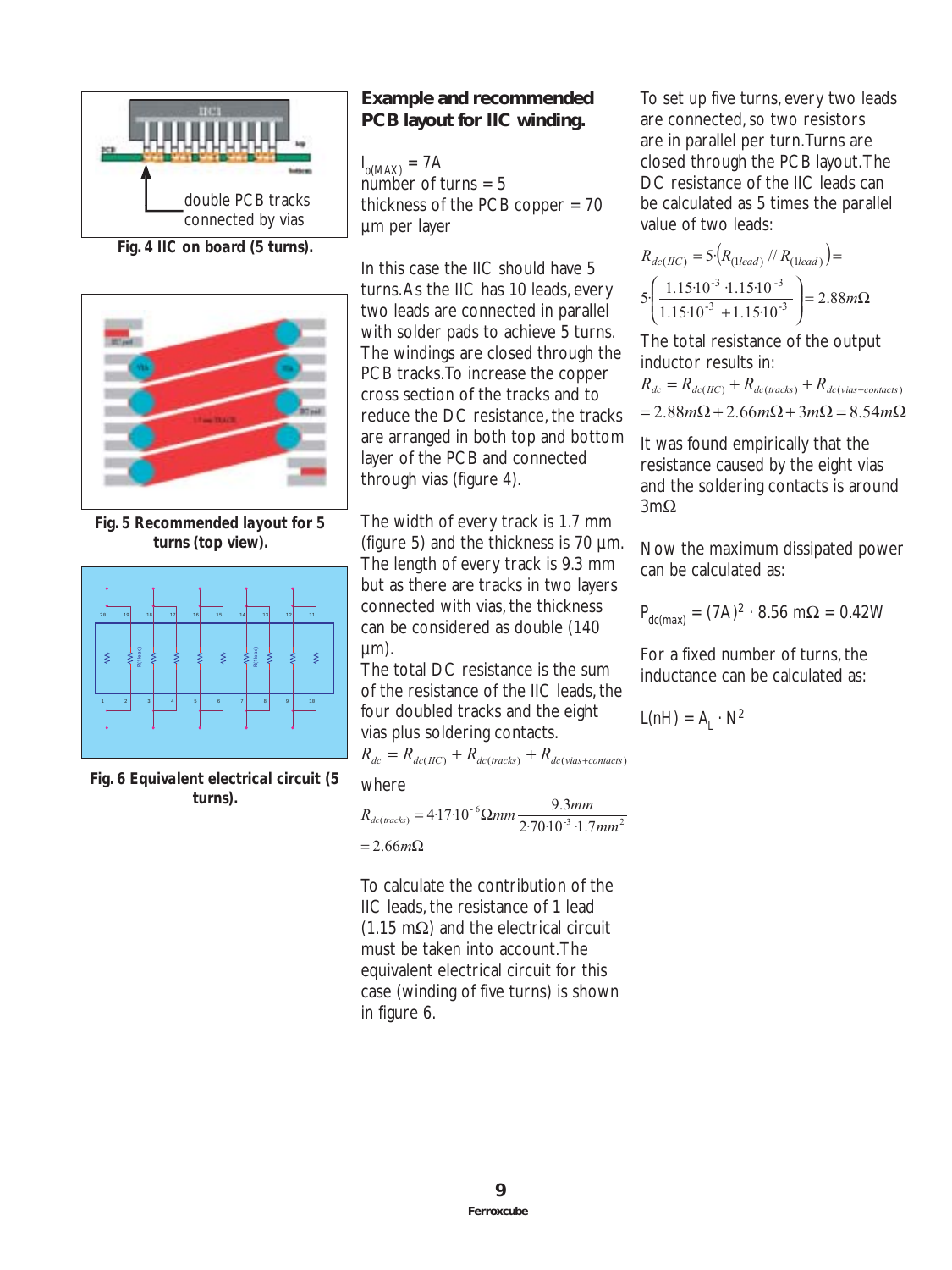### **COMMON-MODE CHOKE**

To avoid conduction of switching noise from an SMPS to the mains, an input filter is generally necessary. Since the noise signal is mainly common mode, current compensation can be used to avoid saturation. (Fig 7A)

Differential currents cause fluxes that cancel out, the impedance presented by the choke is practically zero. This leaves the differential signal passing through the choke unattenuated. Common mode noise, however, causes common mode currents. These current flows in the same direction in the two windings creating equal and in phase magnetic fields. The choke shows high impedance to the common mode current and causes attenuation.

To test the noise attenuated by the common mode choke a precision spectrum analyser should be used. That equipment gives noise readings against frequency in dBµV units.

$$
Noise(dB\mu V) = 20 \log_{10} \left( \frac{V}{1\mu V} \right)
$$

The noise can be written in natural units (volts):

$$
V(volts) = \left(10^{\frac{Noise(dB\mu V)}{20}}\right)10^{-6}
$$



*Fig. 7 Equivalent circuit for a common mode choke.*



*Fig. 7A Flux cancelling in a common mode choke.*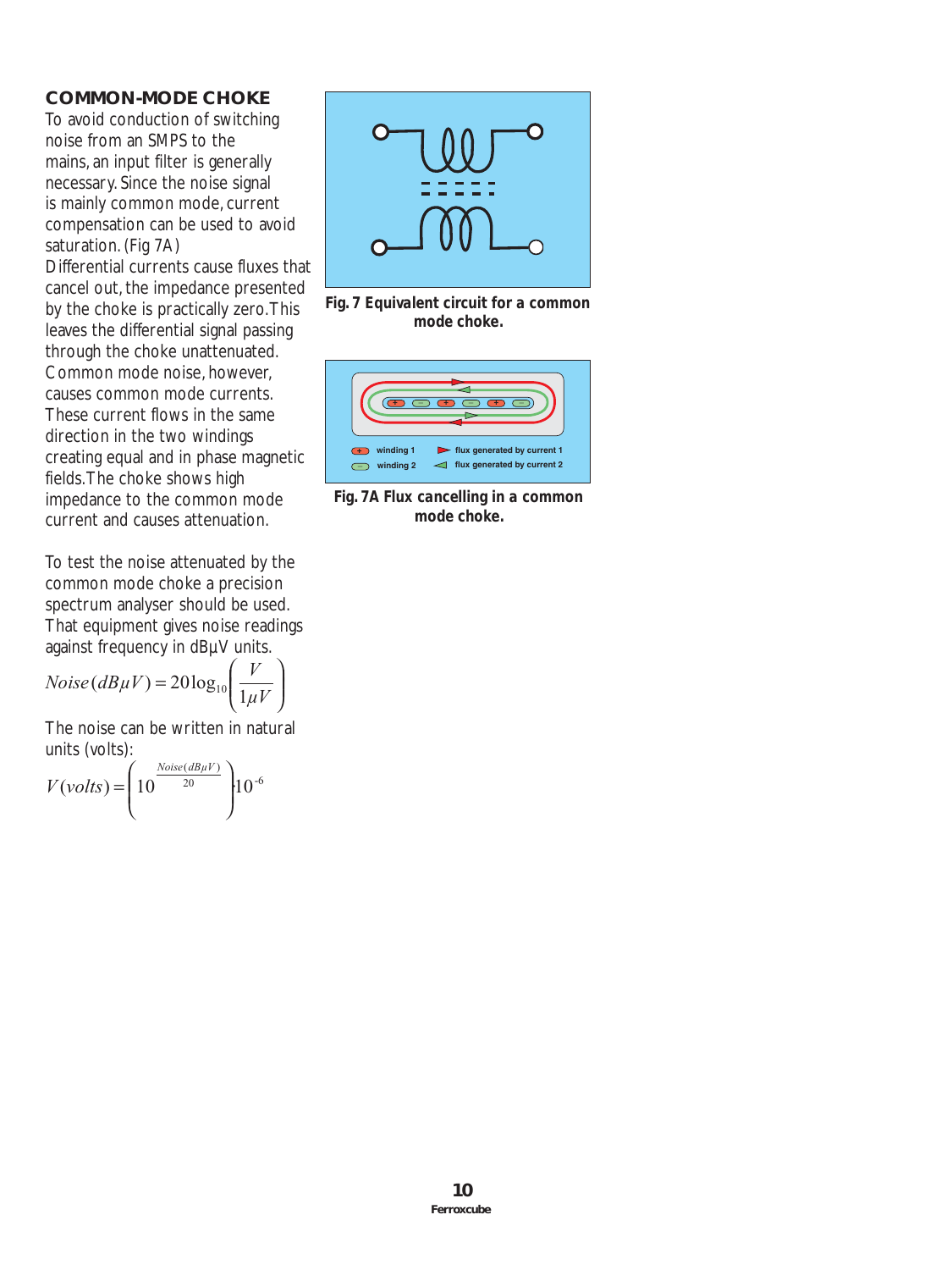The 14 W DC-DC converter demo board demonstrates the performance of the IIC as output inductor and common mode choke. This converter is intended to step down voltages from batteries and/or AC adapters, generating a precision low output voltage.

Most of the output inductors used for this kind of converters are drum cores like UP4B-2R2 from Coiltronics. IIC, having the same electrical performance as these drum cores shows some distinct advantages.:

| <b>Benefits</b><br>from IIC        | ПC                                                                   | Drum<br>Core                                            |
|------------------------------------|----------------------------------------------------------------------|---------------------------------------------------------|
| <b>Smaller area</b>                | $14.5$ mm $x$<br>12.4 mm $=$<br>179.8 mm <sup>2</sup>                | $26$ mm $x$<br>$17 \text{ mm} =$<br>442 mm <sup>2</sup> |
| Lower height                       | 4.4 mm                                                               | 7.87 mm                                                 |
| Repeatability<br>Ωf<br>performance | Leads<br>automatically<br>assembled.<br>Turns<br>arranged on<br>PCB. | <b>Turns</b><br>arranged<br>by hand.                    |

Table 1 Benefits from IIC.

The output inductor is an IIC in 3F35 with a 0.2 mm full gap. This component withstands up to 7A at 300 kHz without saturating. The winding has five turns designed on a PCB with 1.7 mm double tracks in order to reach a low DC resistance. 3F35 material has been selected due to the switching frequency. For other requirements in switching frequency, different power material are like 3C30, 3C96 or 3F4 are available.

# **Demo board description**

A second IIC has been included in the demo board. This is a nongapped IIC in 3E6 material working as common mode choke in the battery line to filter the noise caused by the square wave switching signals that trigger the power MOSFET transistors. It has two windings of five turns each designed to compensate current peaks that can affect the battery line and also other components. 3E6 and 3S4 are high impedance materials recommended for this application.

This demo board is a fully assembled and tested circuit.

The 7A buck-regulator is optimized for 300 kHz and an output voltage setting around 1.6 V. The PC board layout deliberately includes long output power and ground buses in order to facilitate

the evaluation of the circuit and to

provide space for soldering different types of output filter capacitors. In a commercial design the outline dimensions of the board could be reduced to 33 mm x 33 mm x 6.5 mm. With these dimensions, the power density that could be achieved is **1.50 W/cm3**. Also note that the board includes some components like switches and jumpers that are needed to test the circuit in an easy way, but these components would not be included in a real application, where the total area is reduced. The components with the maximum height are the output tantalum capacitors. A typical drum core is higher than these capacitors while the IIC keeps the same height.

| <b>CONVERTER SPECIFICATION</b> |                                               |  |
|--------------------------------|-----------------------------------------------|--|
| Nominal output power           | 11 W                                          |  |
| Maximum output power           | 14 W                                          |  |
| Load current                   | 5.5 A continuous (7 A peak)                   |  |
| Output voltage range           | 1.25 V to 2 V                                 |  |
| Input voltage range            | 7V to 24V                                     |  |
| Switching frequency            | 300 kHz                                       |  |
| Efficiency                     | ≈90 % (Vout = 2 V, Vbatt = 7 V, Iload = 4 A)  |  |
| Output voltage ripple          | ≈1.1% (Vou t = 2 V, Vbatt = 7 V, Iload = 4 A) |  |
| Outline dimensions             | 150 mm x 86 mm                                |  |

*Table 2 Converter specification.*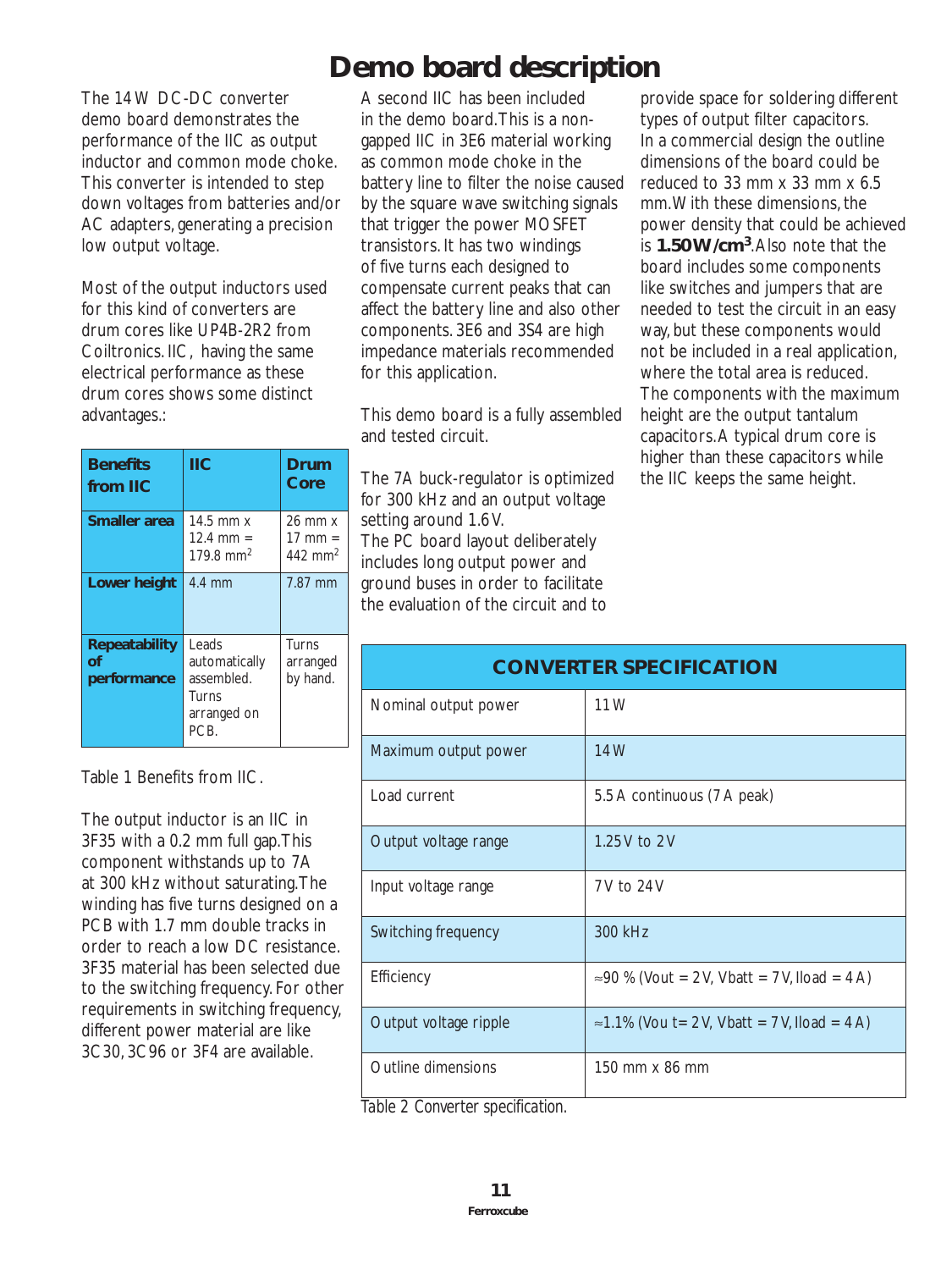### **EQUIPMENT NEEDED**

- 7 V to 24 V, >20 W power supply.
- DC bias power supply, 5 V/100 mA.
- Active load capable of sinking 7A.
- Digital multi meter.
- 100MHz dual-trace oscilloscope.

### **QUICK START**

- 1. Connect the 5 V DC bias power supply to the "+5 V VBIAS" and "GND" terminals.
- 2.Connect the 20 V power supply to the battery line: "VBATT MAX".
- 3.Connect the active load to the "VOUT" and "GND" terminals.
- 4.Ensure that the shunt is connected at SW1 (SHDN $\iota$  = Vcc).
- 5.Turn on battery power prior to +5 V bias power.
- 6. Do not change the DAC code without cycling +5V bias power; otherwise, the output voltage ramp will probably bump into the over- or under voltage protection thresholds and latch the circuit off. If this happens, just cycle power or **press the RESET button**.
- 7. Set switch SW13 per Table 3 to get the desired output voltage.



*Fig. 8 Quick start connection.*

| D <sub>3</sub> | D <sub>2</sub> | D <sub>1</sub> | D <sub>0</sub> | Output<br>Voltage (V) |
|----------------|----------------|----------------|----------------|-----------------------|
| 0              | 0              | 0              | 0              | 2.00                  |
| 0              | 0              | 0              | 1              | 1.95                  |
| $\mathbf 0$    | $\overline{0}$ | 1              | $\overline{0}$ | 1.90                  |
| 0              | 0              | 1              | 1              | 1.85                  |
| $\overline{0}$ | 1              | 0              | $\overline{0}$ | 1.80                  |
| 0              | 1              | 0              | 1              | 1.75                  |
| $\overline{0}$ | $\overline{1}$ | 1              | $\overline{0}$ | 1.70                  |
| 0              | 1              | 1              | 1              | 1.65                  |
| 1              | $\overline{0}$ | $\overline{0}$ | $\overline{0}$ | 1.60                  |
| 1              | 0              | 0              | 1              | 1.55                  |
| 1              | $\overline{0}$ | 1              | $\overline{0}$ | 1.50                  |
| 1              | 0              | 1              | 1              | 1.45                  |
| 1              | 1              | $\overline{0}$ | $\overline{0}$ | 1.40                  |
| 1              | $\mathbf{1}$   | 0              | 1              | 1.35                  |
| 1              | 1              | 1              | $\overline{0}$ | 1.30                  |
| 1              | 1              | 1              | 1              | 1.25                  |

Table 3 Output voltage settings.

### **EFFICIENCY MEASUREMENT**

Efficiency measurements requires more careful instrumentation than might be expected. Do not use only one digital multi meter.

A common error is to move it from one spot to another to measure the various input/output voltages and currents. This results in changing the exact conditions applied to the circuit due to series resistances in the ammeters. It's better to monitor  $V_{BAT}V_{OUT}I_{BAT}$  and  $I_{LOAD}$ simultaneously, using separate test leads directly connected to the input and output board terminals.

The power consumed by the  $+5V$ bias supply must be included to make efficiency calculations:

$$
Efficiency = \frac{V_{OUT} \cdot I_{LOAD}}{(V_{BAT} \cdot I_{BAT})(5V \cdot I_{BIAS})}
$$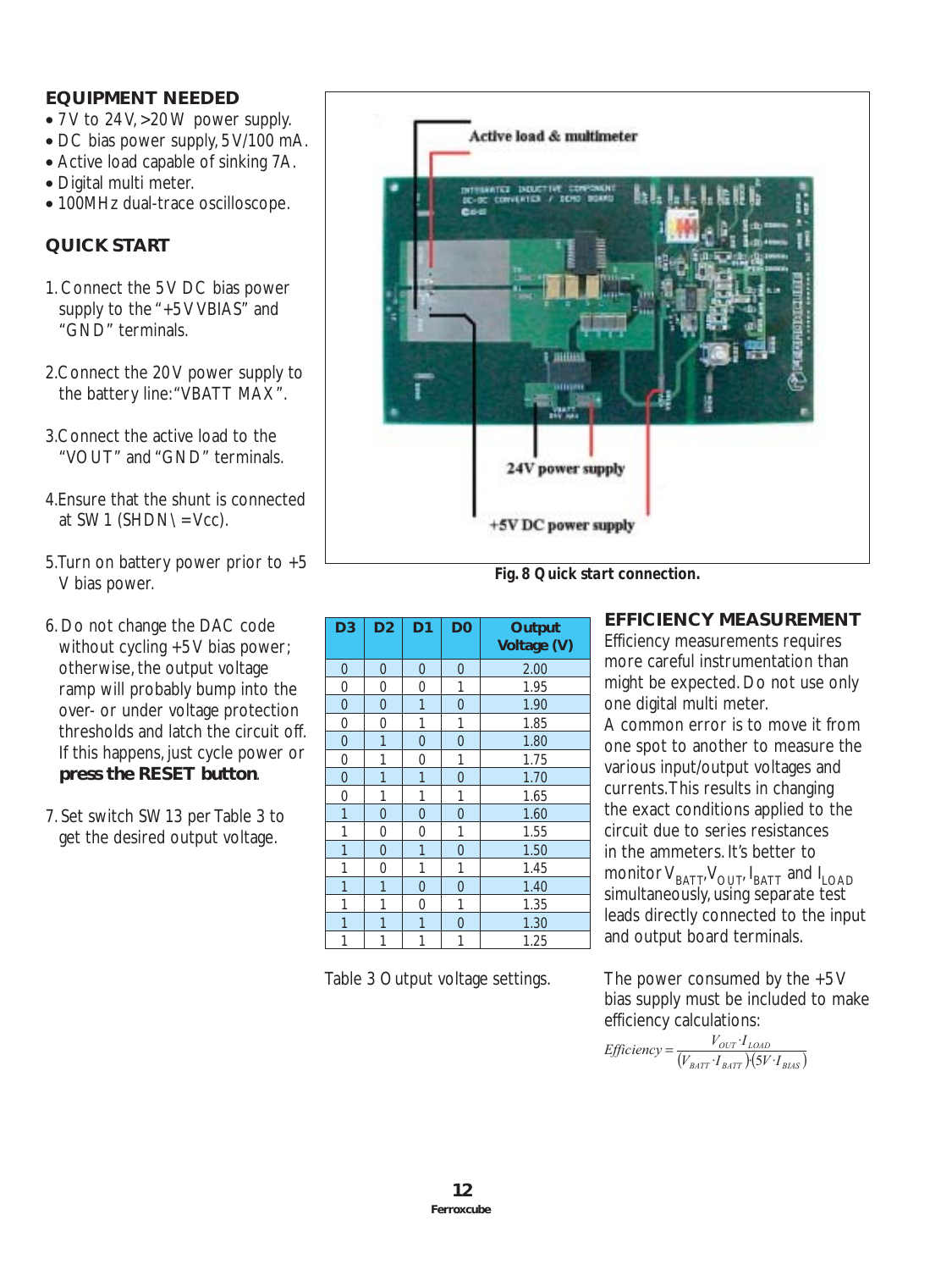



### *Gate drive for top MOSFET D1 and lower MOSFET D2 (Fig. 9)*

PWM signals to drive the MOSFETs. Circuit conditions: Vout  $=2V$ .  $I$ out =3 $A$ . Vhatt  $=8.6$  V



## *Output voltage ripple. (Fig. 10)*

AC content of the output voltage. Circuit conditions: Vout  $=2V$ .  $I$ out =3 $A$ . Vhatt  $=8.6$  V. Vout ripple =23.8 mV. The voltage ripple does not depend on the load current since the inductance value is constant.





## *Noise at the battery line without common mode choke. (Fig. 11)* Noise spectrum from DC to 1 MHz.

Circuit conditions: Vout  $=2V$ .  $I$ out =5 A. Vbatt  $=12$  V.

Noise at the switching frequency (317.5 kHz): 42.83 dBµV

*Noise at the battery line including the common mode choke. (Fig. 12)*

Noise spectrum from DC to 1MHz. Circuit conditions: Vout  $=2$  V. Iout  $=5$  A. Vbatt =12 V Noise at the switching frequency (317.5 kHz): 37.32 dBµV. Noise is reduced to the half in natural units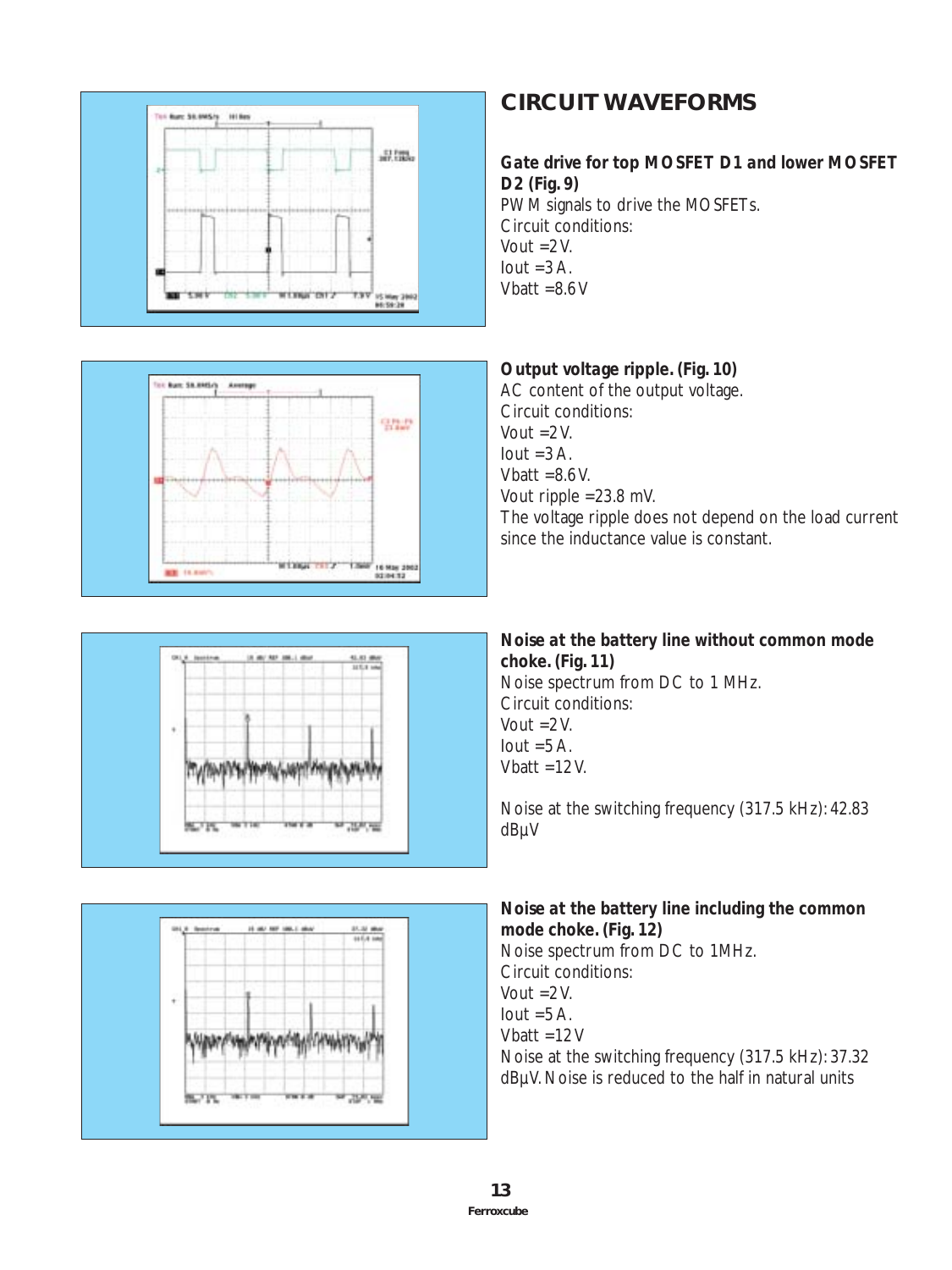

## **Magnetic radiation**

The miniaturization trend has resulted in smaller components and greater board densities in electronic applications. This very density, which "packs" components into ever-smaller spaces, makes it more important than ever to examine the effect—including possible damage each component may have on signals in nearby circuit paths and on other components. This application note examines the way in which the geometry of magnetic components, such as inductors or transformers, may affect the incidence of unwanted, low-frequency radiation of the magnetic field. In the following experiment, commercially available inductors are used as an output choke in a DC/DC converter. Two types of inductors are used; bobbin cores which have magnetically-open paths and an Integrated Inductive Component (IIC) from FERROXCUBE with a full gap and a magnetically closed path.

## **Magnetic path**

The electrical properties of magnetic components, such as transformers and inductors, are based on three main parameters:

- The winding that transforms the electric current into a magnetic field
- The magnetic properties of the material, such as magnetic permeability, that determine the magnetic flux induced by the magnetic field.
- The shape of the component that determines the path of the magnetic field.



*Fig. A1 Flux distribution in a toroid (closed magnetic circuit) where no radiation can be noticed, and in a rod (open magnetic circuit) with radiation leaving the product.* 

The relationship between these 3 parameters will determine the basic properties of the magnetic component. With relatively simple formulas, it is possible to calculate the inductance, maximum current, and power loss of the inductor. These are the most important electrical parameters needed to design a component for a given application. Also, the geometry of the component will influence the "radiation capability" of the magnetic component, a capability uninfluenced by any of the electrical parameters used in the design. For a clearer understanding of the crucial role of geometry for radiated emissions, magnetic components can be broken into two groups. First, in closed magnetic circuits, the magnetic flux remains inside the magnetic core, and most of the magnetic-field lines are closed lines surrounded by the winding. A good example of this first geometry is a toroid (Figure 1). Second, in open magnetic circuits, the magnetic flux flows briefly in the magnetic core and then through the ambient air. Sometimes most of their length is not within the magnetic core but passes through the surroundings,

thereby crossing conductors or other components. An example of the second geometry is a rod (Figure 1). In fact, there are many geometric configurations that will lead to designs that "radiate" to a greater or lesser extent depending on just how "open" they are. The products examined in this article are two examples of the aforementioned geometries and show similar electrical properties. Inductance is about 5 µH, DC-

resistance below 10 mΩ, saturation current of approximately 7 A for the Integrated Inductive Component and approximately 10 A for the bobbin core. They have similar volumes: the IIC is about 576  $mm<sup>3</sup>$ , and the bobbin core is about 650 mm<sup>3</sup> (Figure 2).



*Fig. A2 Integrated inductive Component (left) and a bobbin core.*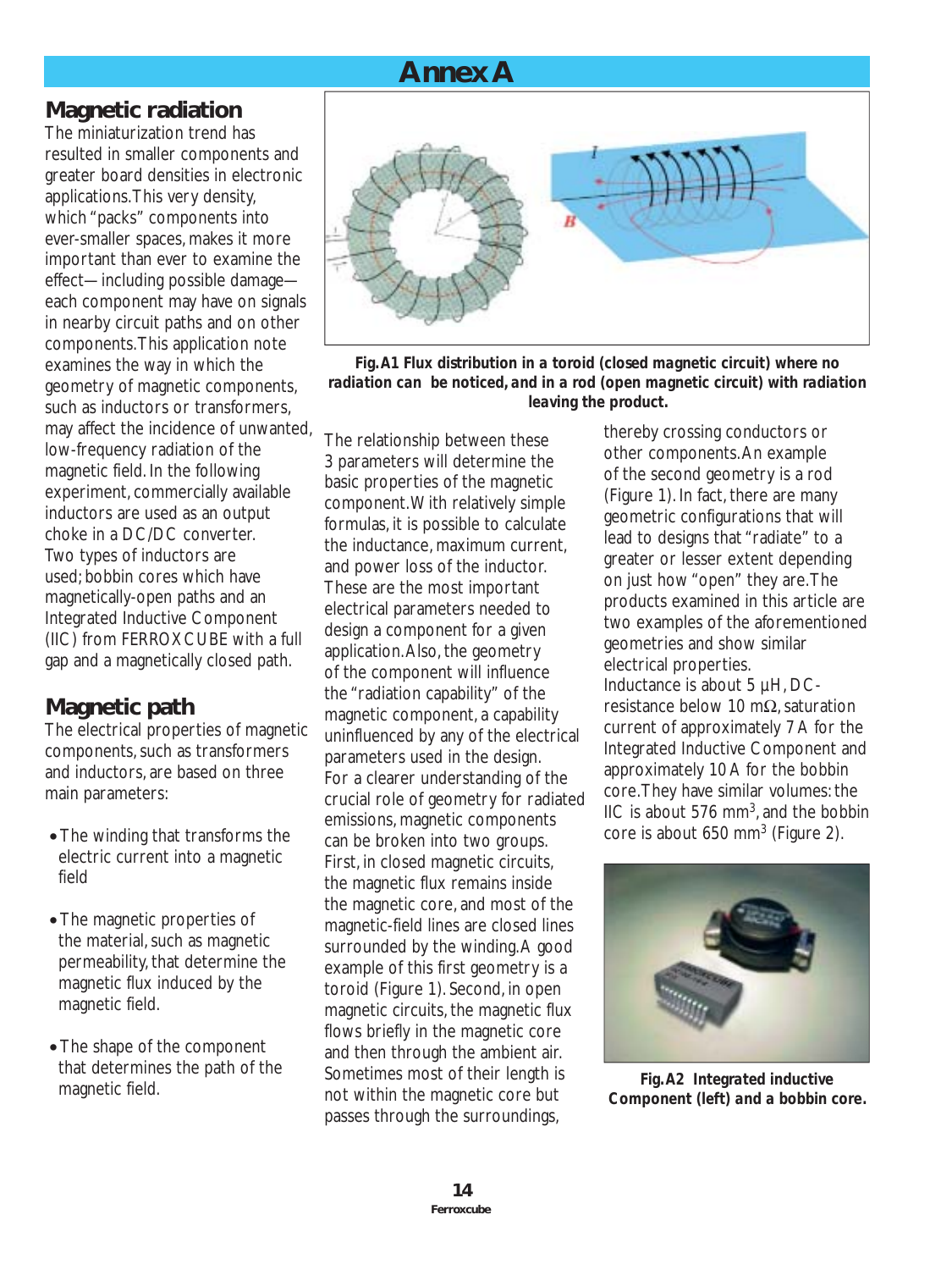# **Annex A**

## **Why is magnetic radiation an issue?**

In many power applications, such as power conversion, magnetic components are subjected to high currents and, consequently, to very high magnetic fields. Depending on the core geometry, magnetic fields may radiate from the inductive device. Such fields are relatively strong in the area near the magnetic components and will couple with any conductor loop present on the PCB close to the component.

This means that harmful switching harmonics can appear anywhere in the circuit, causing radiation, degrading the quality of digital signals, or even damaging sensitive ICs. Functionality may be the first criterion in choosing a component; but ultimately, the equipment containing that component must comply with EMC regulations. Several committees have set limits for both conducted and radiated interference. In Europe, CISPR 16 sets forth the measuring procedures/methods for such low frequency radiation (9 kHz to 30 MHz). Measurement specifics applicable in the United States can be found in FCC, Part 15.

## **Test method and experiments**

This experiment relies on the socalled "Van Veen method." <sup>1)</sup> Using this method, the device-under-test (DUT) is placed within a loop antenna two meters in diameter. This loop antenna is made of RG223/ U coaxial cable with two slits (fitted with a resistor networks) placed symmetrically, each 90° from the current probe. Figure 3 depicts the antenna setup. The current induced in the loop is measured by a current



*Fig. A3 Antenna loop used to carry out H-field measurements in the range 9 kHz to 30 MHz. The current probe translates the current in the loop to voltage.* 

probe connected to a spectrum analyzer and is expressed in dBµA. In this test setup, the noise from the environment will be negligible as compared to the currents from the DUT. To check the effect of radiation, the DUT was connected to an RF power amplifier, using a 100 kHz square wave of 2.8 A amplitude. The objective of this experiment is to measure the radiation under similar conditions for both the open magnetic circuit and the closed magnetic circuit. Figure 4 shows the radiation generated by both components expressed in dBµA. These results confirm that open magnetic circuits have much higher radiation levels than closed circuits. Note the amplitude of the harmonics. The difference between the two components is 8 dBµA at 100 kHz (main frequency) and 6 dBµA at 300 kHz (third harmonic). Given these figures, it can be derived that the difference in radiation is almost constant, independent of the amplitude of the signal. Consequently, the advantage of using closed magnetic circuits holds in every case

even where radiation is relatively low. The next experiment compared the inductors in a real application, a DC/DC converter, working as an output choke. The converter is a standard design and the operating test conditions were as follows: 2.3 V output voltage delivering 2 A and a switching frequency of 600 kHz. The results given in Figure 5 clearly depict the advantage of using the integrated inductive component versus the drum core. When the IIC is used, radiation levels stay within the radiation values of the overall system. In the case of the bobbin core spikes are measured at 600 and 1800 kHz. A comparison between Figures 4 and 5 shows that the radiation of the DC/DC converter is 5 dBµA, in the frequencies unaffected by the radiation of the inductors.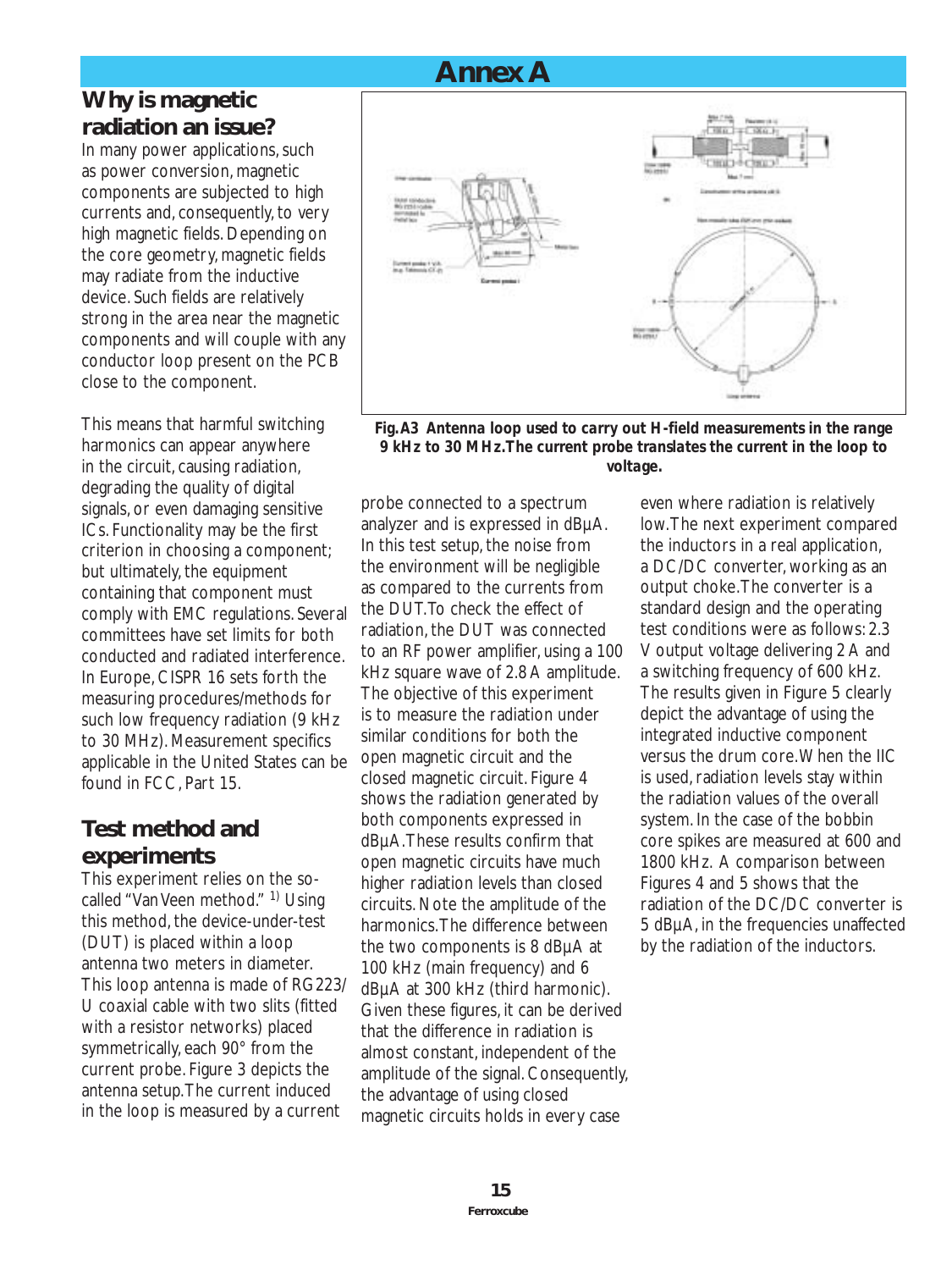# **Annex A**

## **Conclusion**

At low frequencies, both conducted and radiated interference should be taken into account. These design principles are necessitated not just by regulatory limits but by the demands for functionality and design integrity in the completed system. Magnetic components with a closed magnetic circuit design (e.g., an Integrated Inductive Component from FERROXCUBE) produce very little or negligible radiation. The use of IICs helps forestall such problems as inducing currents on the tracks, currents that could damage components, and currents that might influence other signals. These closed magnetic circuit devices are, therefore, well suited for use in any kind of equipment where other circuits or PCBs might be affected by magnetic radiation.

## **References**

1. Goedbloed, Jasper J. Electromagnetic Compatibility (CISPR Publication 15). IEC: Geneva, Switzerland: 1992.

2. Ferroxcube Soft Ferrite and Accessories Handbook. 2002



*Fig. A4 Radiation on a drum core and a IIC excited with a square wave: 100 kHz, 2.9 Amps peak-peak. The square voltage becomes triangular current when passed across the inductors. The main frequency and the third harmonic can be seen at 100 and 300 kHz.* 



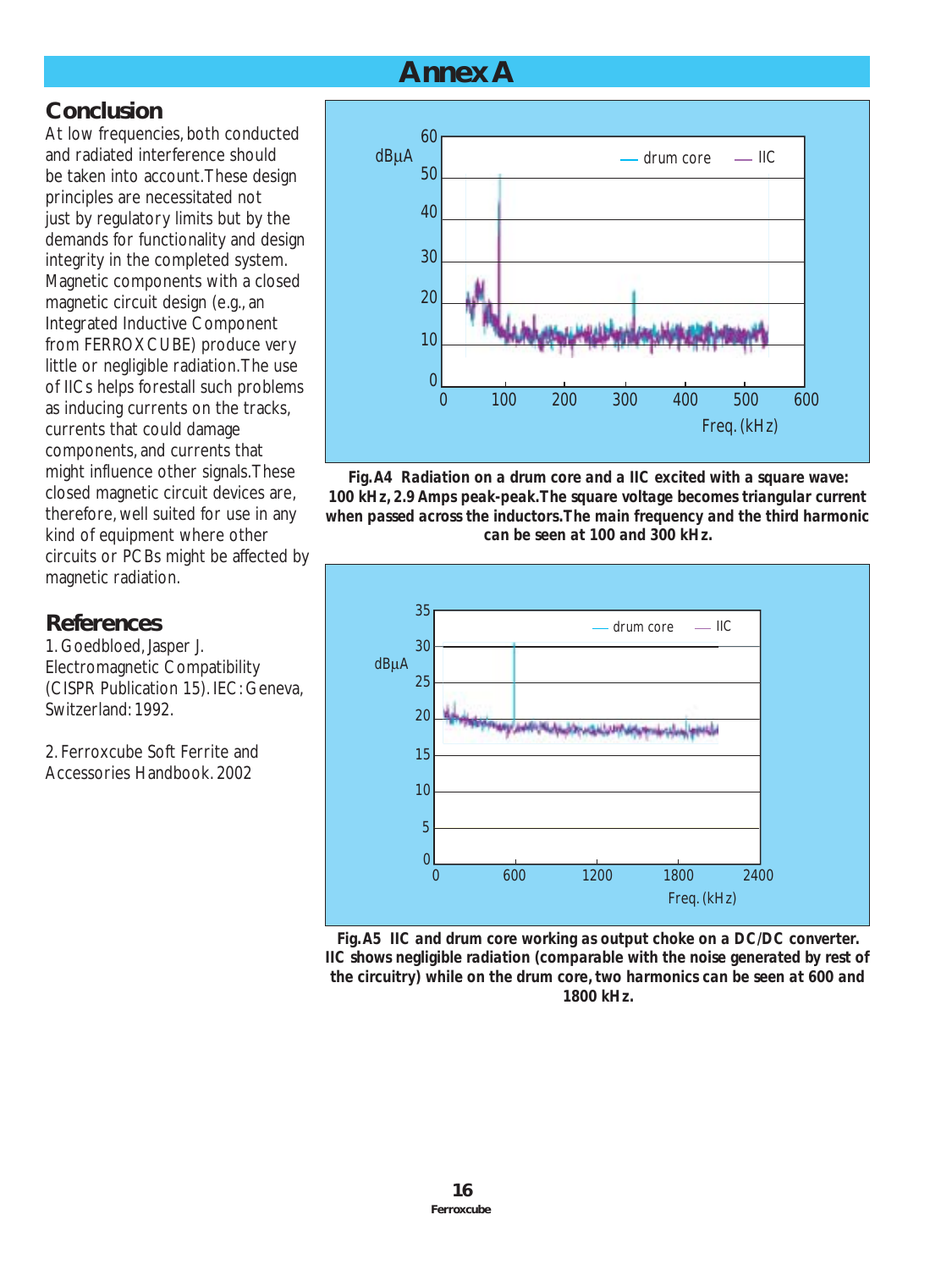# **Annex B**



*Fig. B1 Circuit diagram.*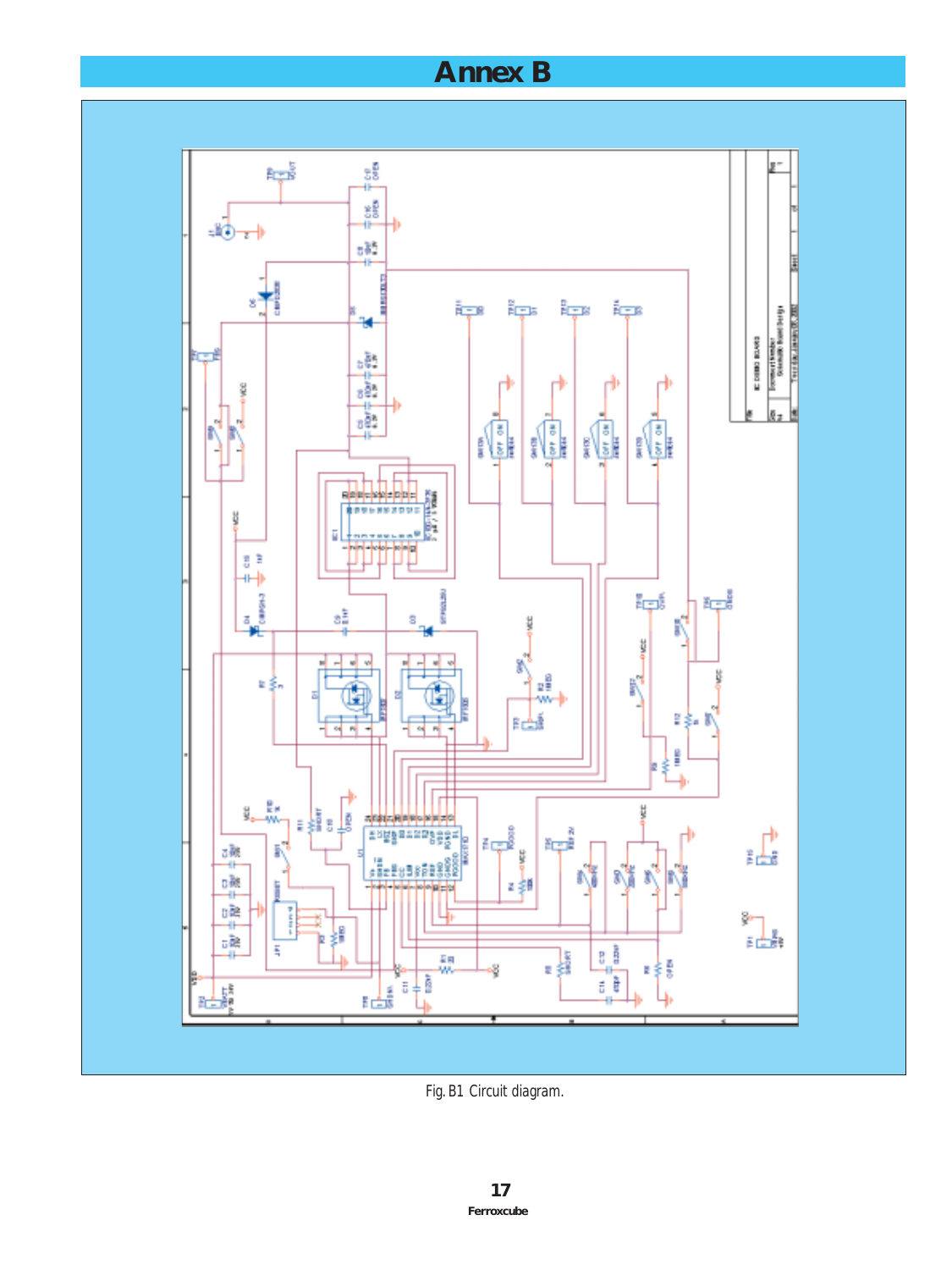





*Fig. B5 PCB layout - bottom side. Fig. B6 PCB layout - GND layer*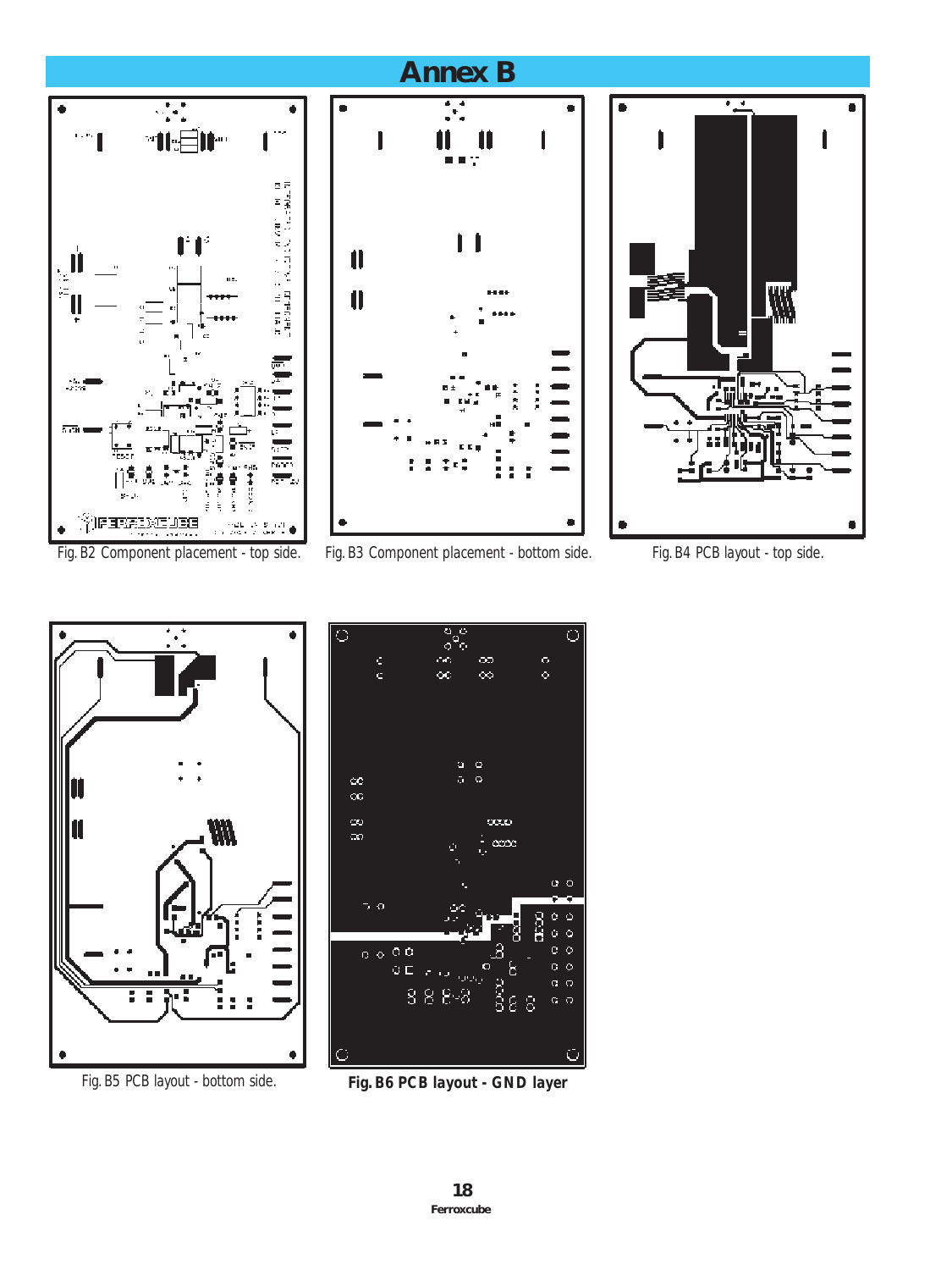| <b>Annex B</b>                                   |                  |                                          |                   |                                |
|--------------------------------------------------|------------------|------------------------------------------|-------------------|--------------------------------|
| <b>Part reference</b>                            | Part number      | <b>Description</b>                       | Package           | <b>Manufacturer</b>            |
| C1, C2, C3, C4                                   | 18122R105K9BB0D  | Ceramic capacitor: 1µF, 50V              | 1210              | Phycomp                        |
| C5, C6, C7                                       | T510X477K006AS   | Low ESR tantalum capacitor: 470µF,<br>6V | 2220              | Kemet                          |
| C8                                               | 12062R106K7BB0D  | Ceramic capacitor: 10µF, 10V             | 1210              | Phycomp                        |
| C <sub>9</sub>                                   | 12062R104K9BB0D  | Ceramic capacitor: 0.1µF, 50V            | 1206              | Phycomp                        |
| C11, C12                                         | 12062R224K9BB0D  | Ceramic capacitor: 0.22µF, 50V           | 1206              | Phycomp                        |
| C14                                              | 12062R471K9BB0D  | Ceramic capacitor: 470pF, 50V            | 1206              | Phycomp                        |
| C <sub>15</sub>                                  | 12062R105K7BB0D  | Ceramic capacitor: 1uF, 16V              | 1206              | Phycomp                        |
| D <sub>1</sub>                                   | <b>IRF7807</b>   | N channel MOSFET                         | SO <sub>8</sub>   | <b>International Rectifier</b> |
| D <sub>2</sub>                                   | <b>IRF7805</b>   | N channel MOSFET                         | SO <sub>8</sub>   | <b>International Rectifier</b> |
| D <sub>3</sub>                                   | <b>STPS340U</b>  | 3A Schottky Diode                        | <b>SMB</b>        | <b>SGS-Thomson</b>             |
| D <sub>4</sub>                                   | BAT64            | 120mA Schottky Diode                     | SOT <sub>23</sub> | Infineon                       |
| D <sub>5</sub>                                   | MBRS130LT3       | 1A Schottky Diode                        | 403A-03           | Motorola                       |
| D <sub>6</sub>                                   | BAV70            | <b>Switching Diode</b>                   | SOT <sub>23</sub> | Infineon                       |
| L1                                               | IIC10G-14/4-3F35 | $2\mu$ H, $8A$                           | IIC10             | Ferroxcube                     |
| L2                                               | IIC10-14/4-3E6   | Common Mode Choke                        | IIC10             | Ferroxcube                     |
| JP1                                              |                  | <b>Horizontal Short Actuator</b>         |                   | RS-Components                  |
| R <sub>1</sub>                                   | RC1206JR-0720R   | 20Ohm, 5% resistor                       | 1206              | Phycomp                        |
| R <sub>2</sub> , R <sub>3</sub> , R <sub>9</sub> | RC1206JR-071M    | 1MOhm, 5% resistor                       | 1206              | Phycomp                        |
| R <sub>4</sub>                                   | RC1206JR-07100K  | 100kOhm, 5% resistor                     | 1206              | Phycomp                        |
| R <sub>7</sub>                                   | RC1206JR-073R    | 3Ohm, 5% resistor                        | 1206              | Phycomp                        |
| R10, R12                                         | RC1206JR-071K    | 1kOhm, 5% resistor                       | 1206              | Phycomp                        |
| U1                                               | MAX1710EEG       | Controller for dc-dc converters          | 24-QSOP           | Maxim                          |
| SW1                                              |                  | <b>JUMPER LINK (close)</b>               |                   | RS-Components                  |
| SW <sub>2</sub>                                  |                  | <b>JUMPER LINK (open)</b>                |                   | RS-Components                  |
| <b>SW13</b>                                      |                  | SWITCH 4                                 | DIP-8             | RS-Components                  |

*Table B1 Component list*